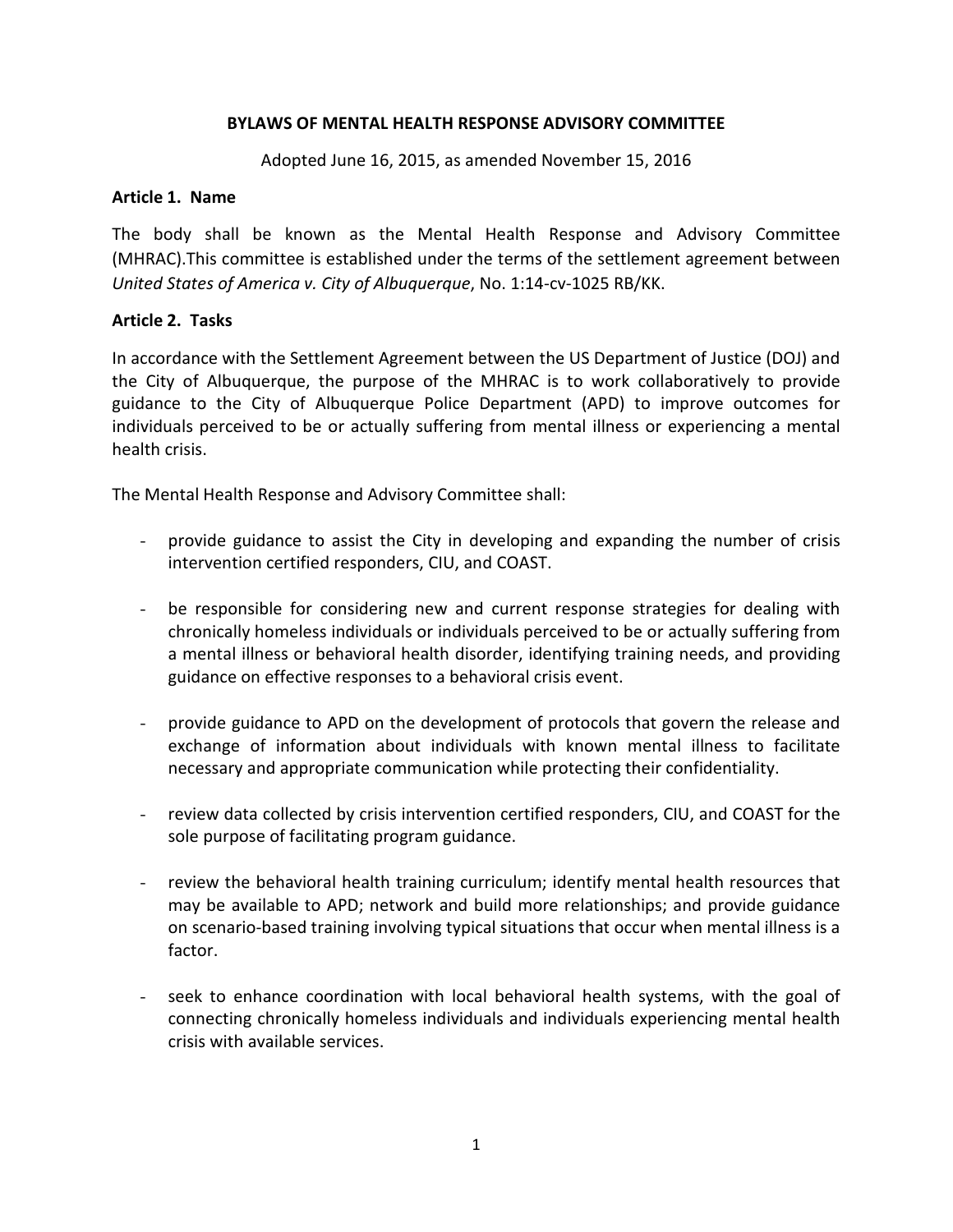Within 12 months of the Effective Date, and annually thereafter, the Advisory Committee will provide a public report to APD that will be made available on the City of Albuquerque website, which shall include recommendations for improvement, training priorities, changes in policies and procedures, and identifying available mental health resources.

## **Article 3. Membership**

Members. The MHRAC will be composed of nineteen members. The MHRAC shall include representation from APD command staff, crisis intervention certified responders, Crisis Intervention Unit ("CIU"), Crisis Outreach and Support Team ("COAST"), and City-contracted me**n**tal health professionals. The Committee will also have members representing the Albuquerque Department of Family and Community Services, the University of New Mexico Psychiatry Department, community mental health professionals, advocacy groups for consumers of mental health services (such as the National Alliance on Mental Illness and Disability Rights New Mexico), mental health service providers, providers of services to people who are homeless, interested community members designated by the Forensic Intervention Consortium, and other similar groups. Members will draw on their experiences and subject matter expertise to inform recommendations to APD and the City of Albuquerque while always striving to work collaboratively to serve the larger community rather than representing the specific interests of agencies or interest groups.

## **Article 4. Quorum**

A quorum is required to conduct business, i.e. recommendations of policies, procedures and training methods and recommendations regarding program development and expansion. A majority of the MHRAC's membership shall constitute a quorum. The MHRAC may establish an electronic form of communication where MHRAC members may discuss MHRAC topics. However, a majority vote of the members present shall be required to carry a motion, proposal or resolution. Business requiring a quorum vote will be added to the meeting agenda at least five days before such a meeting unless the nature of the meeting is such that shorter notice cannot be avoided. All members shall have voting rights. Sworn members of the Albuquerque Police Department will collectively have one vote on the Committee.

The MHRAC may form subcommittees as it decides may be necessary to address designated topics and provide input to the Committee as a whole for further consideration.

## **Article 5. Terms of Office**

Committee members shall serve for two years and may be appointed for an additional one-year term. If a member chooses to terminate their service with the MHRAC, that member will provide no less than a 30-day written notice to the Chair/Co-Chairs. It shall be the responsibility of the MHRAC to vote for a replacement member.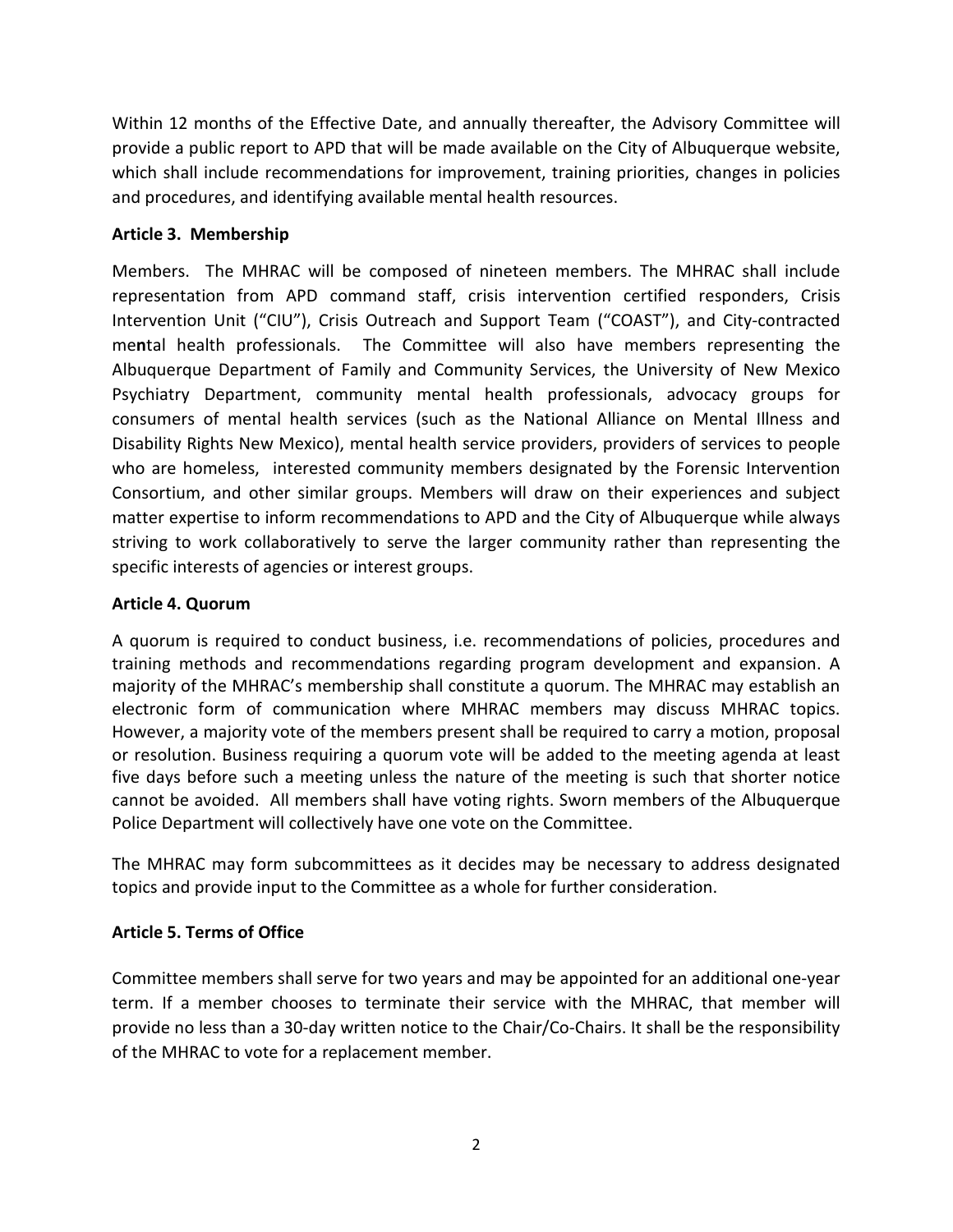Upon notice to the MHRAC member and consensus from the MHRAC, a member may be recommended for dismissal from the MHRAC for the following reasons: failing to attend three consecutive meetings without prior notification unless an emergency prevents such notification, and failure to collaborate with the MHRAC in achieving its goals and tasks.

Subcommittee Membership: Every MHRAC member shall be appointed to be an active member of at least one standing subcommittee.

# **Article 6. Officers**

It shall be the responsibility of the MHRAC to select two Co-Chairpersons from the membership. The co-chairs will have staggered terms. One of the first co-chairpersons will serve a six month term and the other co-chair person shall serve a one year term, and thereafter, each term will be one year.

## **Article 7. Meetings**

The MHRAC will meet monthly and will be open to the public. It is our hope that all committee members will attend each meeting. If you cannot attend a meeting, please contact the MHRAC Co-Chairs in advance. Meeting agendas will be prepared and provided to members along with appropriate briefing materials. Minutes will be prepared by APD staff and disseminated one week prior to the next regularly scheduled meeting. Notice of the date, time, place and agenda of meetings shall be emailed or otherwise given to each member at least five days in advance of the meeting. The notice shall also be posted on the Mental Health Resource Advisory Committee webpage (http://www.cabq.gov/mental-health-response-advisory-committee) at least five days in advance of the meeting.

The MHRAC will determine at least annually at a public meeting what notice for a public meeting is reasonable.

## **Article 8. Rules of order**

- Members shall be respected for the perspective, knowledge and experience they bring to the discussion.
- Each member is expected to listen well, avoid interrupting, and be open to new ideas.
- No member shall speak to the media on behalf of the MHRAC without the approval of the MHRAC.
- Each member is expected to be respectful of the time commitment. We will begin each meeting on time and end on time, unless a time extension is agreed to by the group.
- Handouts will be allowed in meetings but they must be approved by the co-chairs a week prior to each meeting. People wishing to provide handouts ideally should send them electronically to be approved by the co-chairs.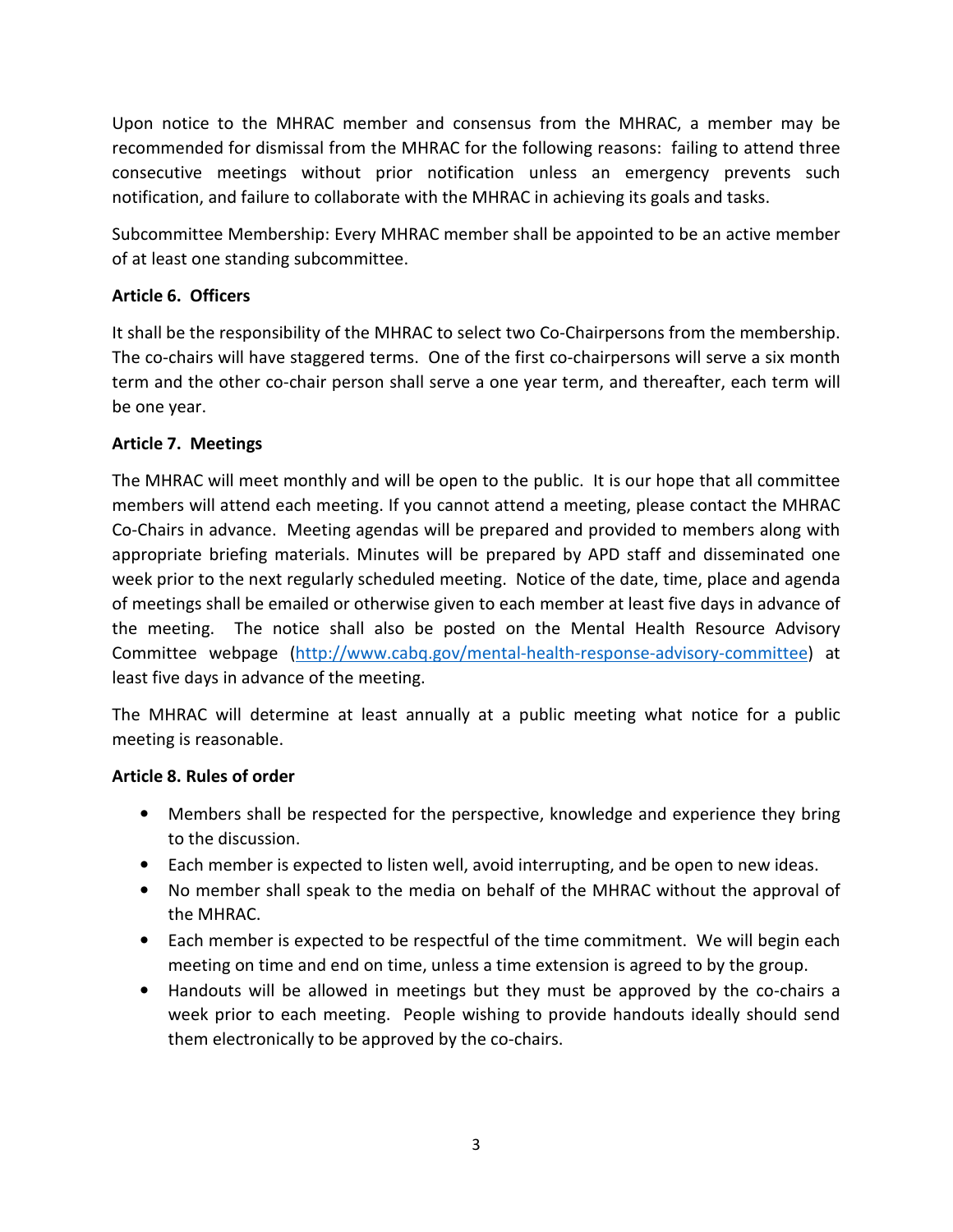#### **Article 9. MHRAC Records**

All official records of the MHRAC shall be made available for public inspection on a website hosted by the City of Albuquerque and copies kept at the Albuquerque Police Department. Meeting minutes will include: the date, time and place of the meeting, the names of all members of the MHRAC attending the meeting and those who were absent, a description of the substance of all proposals considered during the meeting and a record of any decisions made or votes taken that shows how each member voted. A draft of the minutes will be prepared within 10 working days of the MHRAC meeting. The minutes will be approved, amended or disapproved at the next meeting where a quorum of the MHRAC is present.

#### **Article 10. Amending the By-Laws**

These by-laws may be amended at a regular meeting of the board by a vote of two-thirds of the voting MHRAC members present at the meeting. The member or members proposing the amendment shall submit an amendment package that includes: a draft of the precisely worded amendment, the current part of the by-law to be amended, and a draft of the by-law as it will read if the amendment is adopted. The amendment package should also include the name of the member or members who are proposing the amendment and the rationale for offering the amendment. It may also include other information such as whether a committee or board endorses or opposes the amendment. To provide adequate notice, the amendment package will be provided to the Committee at the meeting prior to the meeting at which the vote will be taken. Votes shall be counted and the results are to be recorded in the minutes.

### **Article 11. Public Input**

The agenda and schedule of the MHRAC meetings shall be developed and agreed upon by the MHRAC Co-chairs and members. Public community input into MHRAC is a critical component of this body's activity. Public input shall be received by MHRAC through sub-committee meetings, which may be open to public participation, through electronic means such as emails or through Internet surveys, or through regularly scheduled public comment sessions as part of regular MHRAC meeting agendas. The MHRAC may set reasonable time limits or comment limitations in order to facilitate committee functioning and ensure access to a range of community members' input.

### **Article 12. Member Identification**

MHRAC members shall be identified in minutes and MHRAC documents by their names, except in cases where a member has requested not to be identified, and the Co-Chairs have agreed. Input from community and non-members may be identified by name, or generic designations, where identifying information is not provided, or a community member requests to be anonymous.